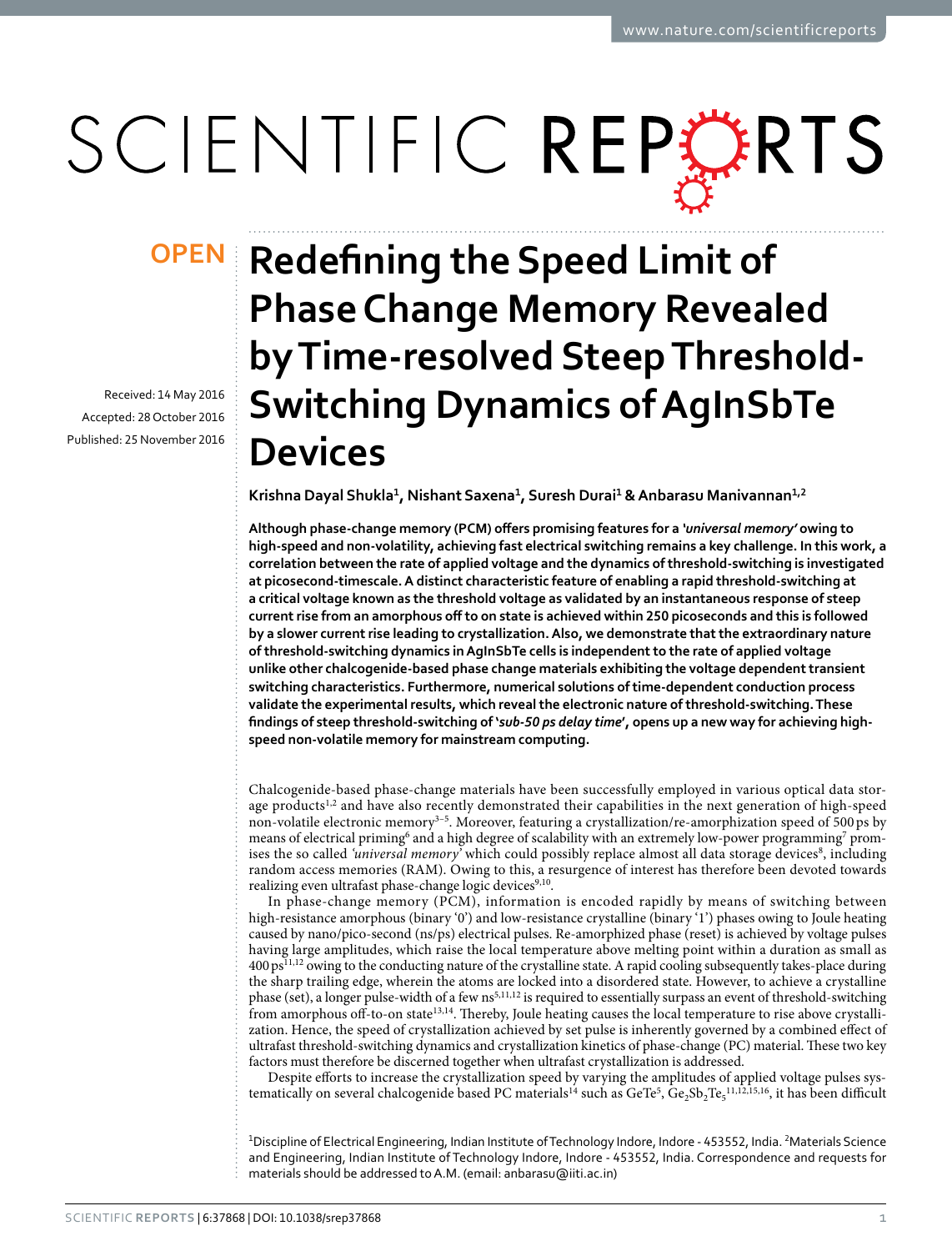to realize speeds below 1 ns. This is primarily owing to the voltage dependent transient characteristics associated with threshold-switching process<sup>[11](#page-5-8)[,14](#page-5-12)</sup>. Hence the speed of threshold-switching is primarily dictated by transient parameters including delay time, t<sub>d</sub>, i.e. the time between voltage exceeding the threshold value V<sub>T</sub> (onset) and the breakdown of electronic resistivity as exemplified by initiation of a steep rise in the device current (end) and switching time, t<sub>s</sub> (from amorphous off-to-on state). Such characteristics primarily involve measurement of voltage and current simultaneously in order to reliably evaluate the transient parameters. Since the delay time decreases rapidly for over voltages<sup>[14](#page-5-12)</sup>, the reported delay time value on the chalcogenide-based memory devices so far has only been in the order of  $1-10$  ns<sup>[5](#page-5-10),[12](#page-5-9),[14](#page-5-12),[17,](#page-5-15)[18](#page-6-0)</sup> and the switching time is limited by the response time of the experimental setup<sup>[14](#page-5-12)</sup>. Very recently a voltage-dependent threshold-switching dynamics in sub-ns timescale is demonstrated revealing a short delay time as small as 300 ps in InSbTe material probed using an advanced custom-built programmable electrical tester[19](#page-6-1). Owing to these facts, achieving a faster set process is primarily hindered by the voltage dependent transient parameters and therefore the speed of crystallization is much slower compared to that of amorphization, which is the main drawback keeping us from realizing ps-programming characteristics of PCM devices. Therefore, exploring novel materials with faster switching dynamics by means of a systematic understanding of threshold-switching dynamics and the crystallization process of PCM device together in ps-timescale is essential.

For testing memory cells with ps electrical pulses, carefully designed high-frequency contact-boards are usually employed that allow realization of time-resolved electrical quantities. However, in case of PCM, owing to threshold-switching a rapid change from its high resistance to a low resistance (from ~1 MΩ to a few 100  $\Omega$ ) state causes loading and unloading of parasitic capacitances in ps, which limits realization of the actual response of the device. We tackled this key issue, by using a custom-designed programmable electrical tester (PET) having a dedicated measurement line to capture ultrafast transitions<sup>[19](#page-6-1)</sup>. Therefore, this setup allows overcoming the experimental challenges significantly for a reliable exploration of speed limits of PCM devices (see Methods).

In the present study, we have chosen Ag-and In-incorporated  $Sb<sub>2</sub>Te$  (known as AIST) belonging to the second family of PC materials<sup>[1](#page-5-0)</sup> owing to its strikingly fast crystal growth velocities<sup>[20](#page-6-2)</sup> that are suitable for high-speed memory devices. PCM cells were fabricated so as to consist of AIST (80 nm) as the PC material sandwiched between Ti electrodes using RF sputter-deposition. Mechanical masks were used for creating AIST cells in a cross-bar like configuration<sup>[19](#page-6-1)</sup>. To study the ultrafast switching dynamics, a custom-designed electrical tester<sup>19</sup> was employed. In this setup, an arbitrary waveform generator allows electrical pulses down to a plateau length (duration of maximum voltage between the rising and falling edge), rise and fall time (i.e. time taken to reach voltage from 10% to 90% and 90% to 10% respectively) of 1 ns having an amplitude of up to 5 V and the digital storage oscilloscope is capable of capturing electrical transients at 50 ps resolution (time duration between two successive data points at a sampling rate of 20 GSa/sec).

#### **Results and Discussion**

The electrical switching properties of several AIST cells are characterized in the as-deposited amorphous phase and all of these devices are initially at a high-resistance ( $R_{\text{OFF}} \sim 1 \text{ M}\Omega$ ) off state. To understand the time-resolved current-voltage characteristics and switching behavior of AIST cells, a voltage pulse ( $V_A$ ) of amplitude 1.8 V with a leading/trailing edge of 30 ns is applied ([Fig. 1a](#page-2-0), black squares). During the leading edge of  $V_A$ , the device remains in a high- resistance off state until a critical voltage called the threshold voltage ( $V_T$ ) of 1.6 V. Above this  $V_T$ , the device current  $(I_D)$  rapidly increases and leads to a conducting on state. Remarkably, the current response curve exhibits two different slopes of  $I_D$  ([Fig. 1a](#page-2-0), red circles), first a steep current-rise (marked as "I" in [Fig. 1a\)](#page-2-0), followed by a slower current-rise (marked as "II" in [Fig. 1a](#page-2-0)) in the conducting state. During the trailing edge of  $V_A$ , the formation of a low resistance state is maintained due to the crystallization of the conductive phase, so called set transition (marked as "III" in [Fig. 1a\)](#page-2-0). This rapid transition during threshold-switching can directly be demonstrated by an abrupt decrease in resistance from a high-resistance ( $\sim$ 1 M $\Omega$ ) amorphous phase to a low-resistance  $(\sim 300 Ω)$  crystalline phase that is more than three orders of permanent change in magnitude ([Fig. 1b\)](#page-2-0). The measured V<sub>T</sub> (corresponding critical electric field  $E_T$ , of 20 V/µm) was found to be in good-agreement with literature<sup>[21](#page-6-3)</sup>. Furthermore, the sub-threshold conduction behavior of amorphous off state are visible in a logarithmic current scale [\(Fig. 1c](#page-2-0)), which reveals that the sub-threshold current increases linearly for  $V_A$  up to 0.5 V and for higher voltages the conductivity increases exponentially until threshold-switching occurs at  $V_T(1.6 V)$ . Thereafter the conductivity increases rapidly; hence an increase in current through the PCM cell marks the set transition. The obtained experimental data on sub-threshold conduction was found to be in-agreement with analytical solutions ([Fig. 1c,](#page-2-0) green line) based on thermally assisted trap-limited conduction<sup>[22](#page-6-4),[23](#page-6-5)</sup> (see Supplementary Information). In addition to that, numerical calculations ([Fig. 1c,](#page-2-0) blue line) were performed to validate the experimental data based on the field-controlled trap-limited conduction<sup>24-26</sup>, which confirm the consistency of the experimental data of sub-threshold conduction and electrical switching characteristics. Moreover, the parameters  $E_T$ ,  $I_T$  and electron temperature  $(T_e)$  at threshold event were numerically calculated based on literature<sup>[25](#page-6-7)</sup> for AIST devices and these electrical quantities at  $E_T$  are found to be comparable with the experimental data (see Supplementary Information, Table S4).

For a precise measurement of the transient parameters that are associated with the electrical switching, a careful optimization of the applied voltage pulse parameters is essential. For instance, a steep leading edge (rise time,  $t_r$ ) enables determining the delay time precisely<sup>[11](#page-5-8),[27](#page-6-8)</sup>, the pulse width  $(t_w)$  controls the crystallization of the PC material<sup>[5](#page-5-10)</sup> and the trailing edge (fall time,  $t_f$ ) shows the status of device resistance. Therefore, for the present investigation to validate the dependency of transient parameters on applied voltage, pulses of various amplitudes such as 1.8 V, 2.1 V and 2.6 V having the pulse parameters of leading edge of 1 ns and pulse width/trailing edge of 100 ns were used.

The time-resolved ultrafast transient switching characteristics of numerous AIST cells examined here are in general delineated by the aforementioned specific pulse parameters. [Figure 2](#page-3-0) depicts the device current  $I<sub>D</sub>$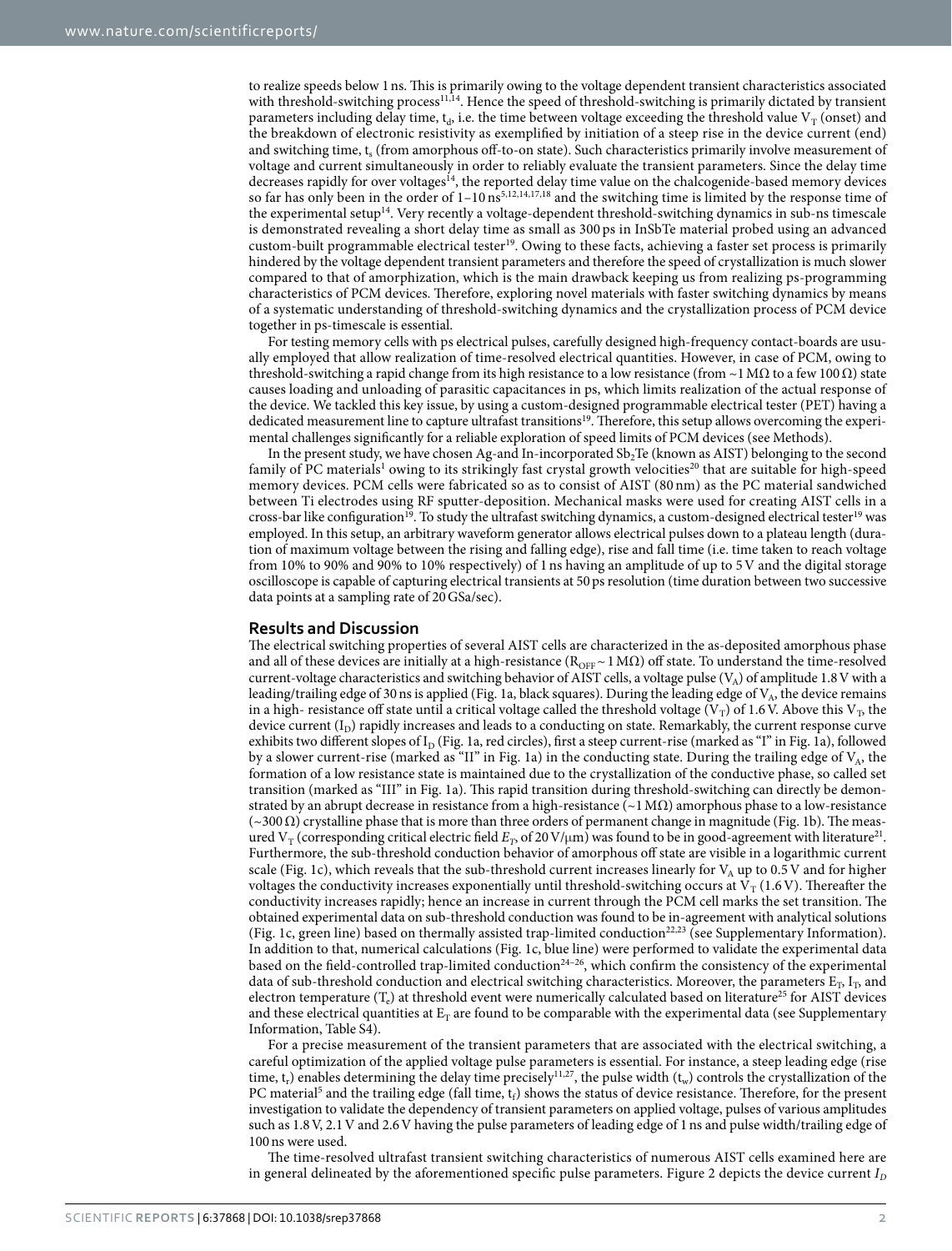

<span id="page-2-0"></span>**Figure 1. Time-resolved measurements of electrical switching dynamics.** (**a**) Threshold-switching characteristics for V<sub>A</sub> having an amplitude of 1.8 V and a leading/trailing edge of 30 ns. Threshold-switching occurs at  $V_T(1.6 V)$ , the device current rapidly increases in two stages, (I-amorphous off-to-on state, and IIonset of crystallization) and during the trailing edge,  $I_D$  follows  $V_A$  revealing set transition (III-SET state). **(b)** Rapid change of dynamic resistances from high-resistance amorphous ( $\sim$ 1 M $\Omega$ ) to low-resistance ( $\sim$ 300 $\Omega$ ) crystalline state. (**c**) I-V characteristics of AIST cells show the features of amorphous off state in logarithmic current scale such that sub-threshold current increases linearly until a low voltage of 0.5 V above which the conductivity increases exponentially until threshold-switching at  $V_T$  (1.6 V). The conductivity rapidly increases above  $V_T$  in the on state, leading to set transition. The obtained experimental data was found to be in-agreement with analytical solutions<sup>[23](#page-6-5)</sup> in the sub-threshold conduction and also a good-match was found for the numerical solution based threshold-switching model<sup>[25](#page-6-7)</sup>.

measured for a  $V_A$  of 1.8 V, 2.1 V and 2.6 V. It was observed that AIST devices rapidly switch into a low-resistance conducting state and it persists during the trailing edge, which indicates the crystallization.

In order to shed light on the understanding of time-resolved transient switching characteristics in ps-timescale, we examined the dynamics of switching of AIST cells systematically using an enlarged view of  $V_A$ and  $I_D$  as depicted in [Fig. 3](#page-4-0) using time-resolved measurements. It can clearly be seen in [Fig. 3a](#page-4-0) that upon encountering the leading edge of  $V_A$  (of 1.8 V),  $I_D$  increases rapidly in two different phases. First, a remarkable rapid threshold-switching occurs at a critical voltage called  $V_T(1.6 V)$  as exemplified by a steep current-rise indicating the breakdown of electronic resistivity without further measureable delay and thereafter switching from amorphous off-to-on state was achieved within the switching time  $(t_s)$  of 250 ps. Subsequent to this,  $I_D$  increases with a distinctly lower slope until reaching saturation within 700 ps prescribed as the crystallization time  $(t_c)$  of AIST PC materials<sup>[20](#page-6-2)[,28,](#page-6-9)[29](#page-6-10)</sup> revealing the set transition. Similar distinguishing characteristics of rapid threshold-switching and a steep current rise to conducting state within the stipulated  $t_s$  of 250 ps as well as current-rise at lower slope corresponding to  $t_c$  of 700 ps, were observed and found to be consistent with different  $V_A$  of 2.1 V [\(Fig. 3b\)](#page-4-0) and 2.6 V ([Fig. 3c](#page-4-0)). These results comprising the first experimental evidence of ultrafast threshold-switching at  $V<sub>T</sub>$  in AIST devices is strikingly different from other PCM devices<sup>[5,](#page-5-10)[11,](#page-5-8)[13,](#page-5-11)[14,](#page-5-12)[30](#page-6-11)</sup>. Moreover, switching from amorphous off to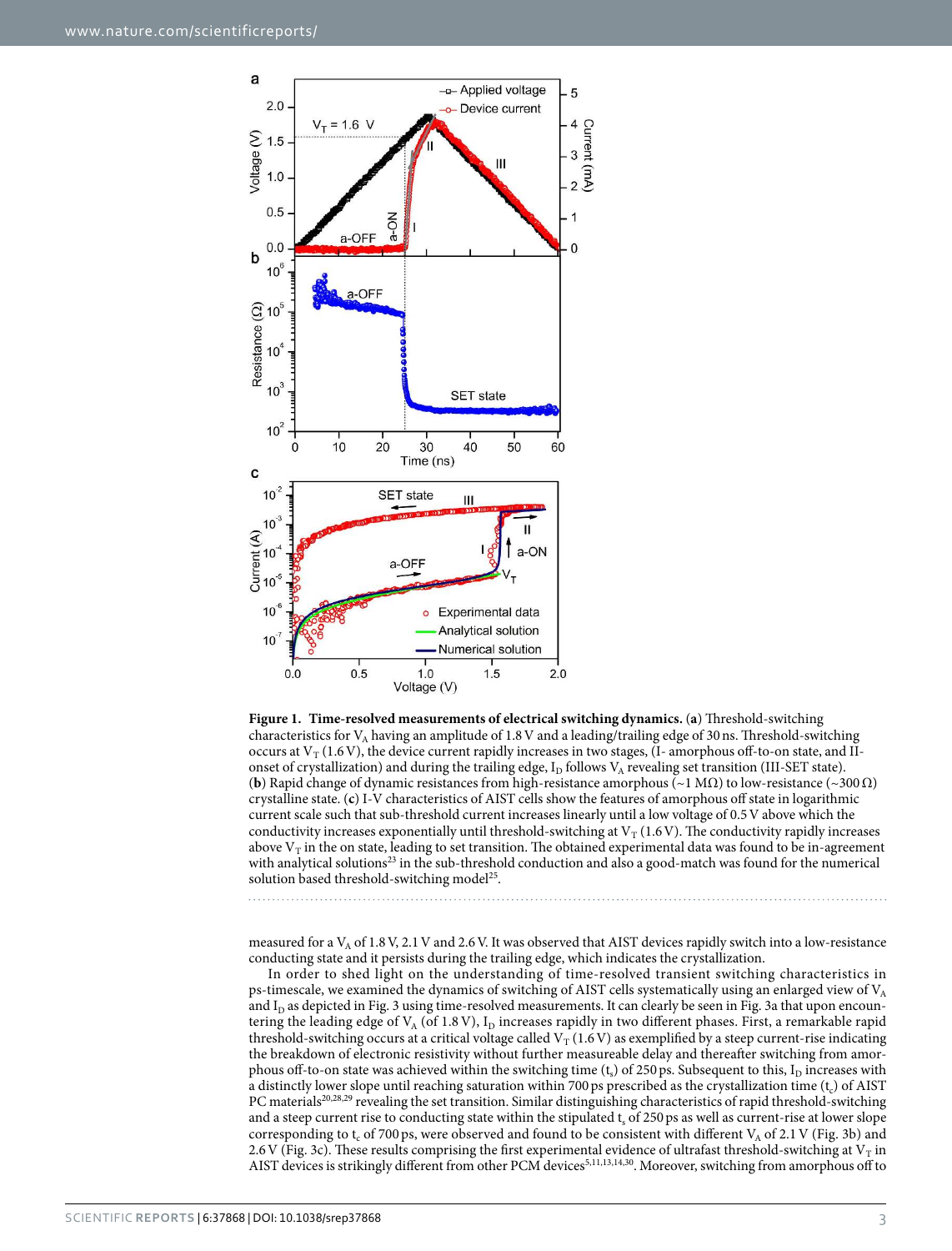

<span id="page-3-0"></span>

on state was achieved within a short time as small as 250 ps. This is approximately one order of magnitude faster than the threshold-switching speeds previously achieved in PCM devices<sup>[17](#page-5-15),[18](#page-6-0),[31](#page-6-12)</sup> and particularly GeTe-based PC materials<sup>[5](#page-5-10),[30](#page-6-11)</sup>.

To further corroborate the nature of threshold-switching mechanism, the numerical solution for threshold-switching based on trap-limited conduction assisted by hot-electrons effects<sup>[25](#page-6-7)</sup> is computed using our experimental data. The normalized carrier temperature  $(T_{e}/T_{o})$  is simulated using time-dependent experimental voltage (see Supplementary Information). We found that the signature of the  $\rm T_e/T_o$  is unity up to a steep current-rise from off-to-on state as initiated by threshold-switching even with various applied voltages ([Fig. 3,](#page-4-0) blue lines). This confirms that the origin of threshold-switching is primarily governed by electronic mechanism<sup>[14](#page-5-12),[32](#page-6-13)</sup>. Subsequent to these, when  $V_A$  is greater than  $V_T$ , the rapid current-rise in the conductive state causes an abrupt increase in carrier temperature  $(T_e > T_o)$ , which indicates the initiation of the crystallization process. Although threshold-switching has long been recognized to be an electronic process with an intimate relation to the localized states, its detailed physical mechanism has been a subject for debate for more than four decades<sup>[14,](#page-5-12)[18,](#page-6-0)[22,](#page-6-4)[25](#page-6-7)</sup>. The present experimental findings and the numerical solutions reveal a direct evidence of steep threshold-switching governed by a purely electronic process. This electronic nature of threshold switching is supported by our simulation results where  $T_{\rm e}/T_{\rm o}$  value is maintained unity until current reaches ~1 mA in the conducting state. Moreover, in addition to existing simulations results a direct experimental evidence of such feature may provide further clarity on understanding the nature of threshold switching mechanism which is a scope for future experiments. The observed speed of threshold-switching from amorphous off-to-on state is found to be 250 ps, which is at the verge of transient response time of the experimental setup (i.e. the rise time of contact-boards found to be 250 ps, see Methods as well as Supplementary Information, Fig. S2) indicating that even faster switching speeds could be achieved by improving the capabilities of the setup towards theoretical predictions.

Furthermore, the most crucial parameter that governs the speed of threshold-switching is  $t_d$ , which exponentially decreases for increasing  $V_A^{13}$  $V_A^{13}$  $V_A^{13}$ . The smallest  $t_d$  achieved so far on GeTe,  $Ge_2Sb_2Te_5$  materials is only in the order of  $1-4 \text{ ns}^{5,11,14}$  $1-4 \text{ ns}^{5,11,14}$  $1-4 \text{ ns}^{5,11,14}$  $1-4 \text{ ns}^{5,11,14}$  $1-4 \text{ ns}^{5,11,14}$  and very recently a much smaller value of  $300 \text{ ps}^{19}$  $300 \text{ ps}^{19}$  $300 \text{ ps}^{19}$  in  $\text{In}_3\text{SbTe}_2$  material is reported. Moreover, the delay time of GeSbTe and GeTe materials depend on the peak voltage of the pulse<sup>[5,](#page-5-10)[6](#page-5-3)</sup>, and therefore voltage-dependent switching characteristics of these materials require further research employing fast voltage pulses with higher amplitudes in order to measure lower delay times. Nevertheless, the voltage dependent  $t_d$ characteristics pose severe constraints on over voltages in order to minimize  $\mathfrak{t}_d$ , which is a bottleneck to realize high-speed PCM for next generation computing. The present experimental data displayed in [Fig. 4a](#page-4-1) reveals a strikingly different threshold-switching and a steep current-rise at critical voltage  $V_T(1.6 V)$  evidencing sub-50 ps delay time i.e. the data resolution of the DSO corresponding to sampling rate of 20 GSa/s (see Supplementary Information). The signature of an instantaneous switching of AIST cells at  $V<sub>T</sub>$  was testified for various  $V<sub>A</sub>$  of 1.8 V  $(1.13 \text{ V}_T)$ ,  $2.1 \text{ V}$   $(1.3 \text{ V}_T)$  and  $2.6 \text{ V}$   $(1.63 \text{ V}_T)$  ([Fig. 4a](#page-4-1), black solid circles). This confirms a remarkable steep threshold switching dynamics of AIST devices.

In order to further substantiate on steep threshold-switching characteristics in AIST cells, we used very short electrical pulses having pulse width of 1.5 ns (FWHM). [Figure 4b](#page-4-1) demonstrates a similar threshold-switching characteristics of a steep current-rise at  $V_T$  as described above, for the  $V_A$  of 1.6 V, 1.8 V and 2.1 V. This further validates steep threshold-switching at  $V<sub>T</sub>$  in AIST cells even for voltage pulses as short as 1.5 ns. It is also interesting to note that the ultimate speed of threshold-switching is essentially dictated by the velocity at which  $V_T$ is attained. Furthermore, it is noteworthy to mention here that crystallization was achieved within a short pulse width of 1.5 ns for  $V_A$  of 1.6 V, 1.8.V and 2.1 V as confirmed by a subsequent read pulse (see Supplementary Information).

Almost all of the chalcogenide thin film devices studied since  $1960s^{13,14,17,18}$  $1960s^{13,14,17,18}$  $1960s^{13,14,17,18}$  $1960s^{13,14,17,18}$  $1960s^{13,14,17,18}$  $1960s^{13,14,17,18}$ , including the first family of suc-cessful PC materials employed in optical storage, lie in the pseudo-binary line GeTe-Sb<sub>2</sub>Te<sub>3</sub><sup>[1](#page-5-0)</sup> have shown signif-icantly a voltage-dependent switching and transient characteristics<sup>[5](#page-5-10),[6](#page-5-3),[11](#page-5-8)</sup>. On the other hand, this present study on AIST devices reveals a remarkable speed of threshold-switching which is primarily governed by the rate of  $V_T$  and it is independent to  $V_A$ , i.e. threshold switching in AIST is independent of the rate at which the voltage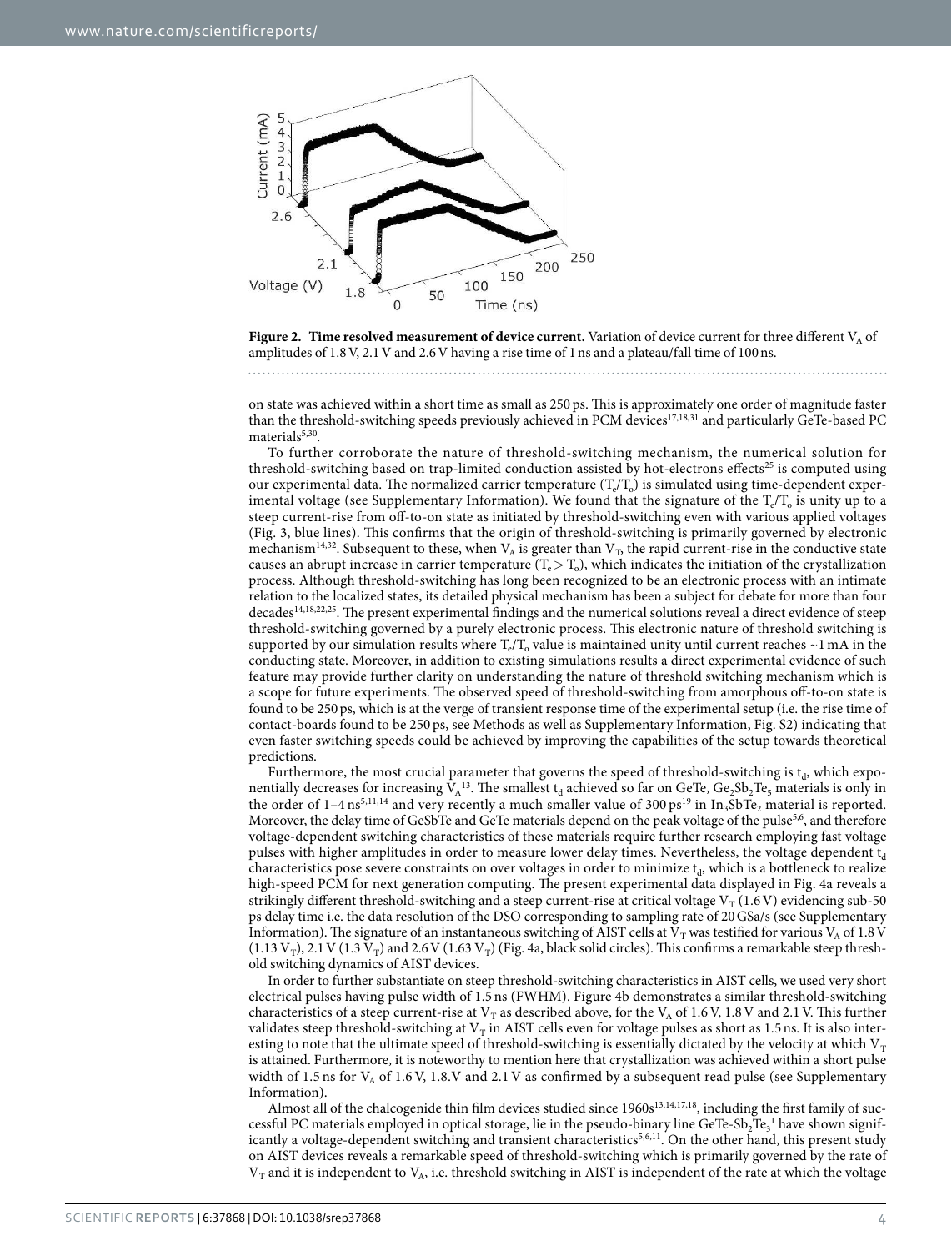

<span id="page-4-0"></span>**Figure 3.** Threshold-switching dynamics. An enlarged view of  $V_A$  and  $I_D$  revealing transient thresholdswitching dynamics in picosecond-timescale. Upon  $V_A$ ,  $I_D$  increases rapidly in two different phases. First, a steep current-rise occurs at a critical voltage called  $V_T(1.6 V)$  exhibited by threshold-switching from amorphous off-to-on state within the switching time ( $t_s$ ) of 250 ps, thereafter  $I<sub>D</sub>$  increases with a distinctly lower slope until reaching saturation within 700 ps corresponds to crystallization time  $(t_c)$  for different  $V_A$  (a) 1.8 V, (b) 2.1 V and (c) 2.6 V. The normalized carrier temperature  $(T_e/T_o)$  calculated using time-resolved numerical solution that clearly indicates that the  $T_e/T_o$  remain unity until threshold-switching from the off-to-on state demonstrating an electronically governed threshold-switching mechanism. Thereafter  $T_e/T_o$  increases rapidly depicting the onset of crystallization.



<span id="page-4-1"></span>**Figure 4. Ultimate speed of threshold-switching of AIST cells.** (**a**) The signature of an instantaneous switching of steep current-rise at  $V_T$  of AIST cells was testified for various applied voltages of 1.8 V (1.13  $V_T$ ), 2.1 V (1.3 V<sub>T</sub>) and 2.6 V (1.63 V<sub>T</sub>). A remarkable steep threshold switching is observed in AIST cells, indicating that the speed of threshold-switching is essentially achieved by the rate at which  $V_T$  is reached. (**b**) Rapid threshold-switching as exemplified by steep current-rise at  $V_T$  followed by crystallization process in AIST cells for  $V_A$  of 1.6 V, 1.8 V and 2.1 V having pulse width of 1.5 ns (FWHM).

is applied. This rate-independence is remarkable because it indicates that much shorter pulses could induce threshold switching at the same threshold electric field strength  $(E_T)$ . This unique switching property-portfolio of AIST devices is ideally suited for PC-RAM and also towards universal memory. There is further evidence in the form of the most successful optical memory products such as re-writable digital versatile discs (DVDs) and Blu-Ray discs that use AIST as the key material, which belongs to the second family of PC materials<sup>[1](#page-5-0)</sup> owing to its remarkable properties such as high-speed crystal growth velocities<sup>[21,](#page-6-3)[31,](#page-6-12)[33,](#page-6-14)[34](#page-6-15)</sup> and easily reversible nature with bet-ter structural stability<sup>[1](#page-5-0)[,29](#page-6-10)[,35](#page-6-16)</sup>. Furthermore, recent work<sup>[36](#page-6-17)</sup> on the relation between band gap and resistance drift in amorphous AIST material demonstrated a strikingly lower drift of the apparent activation energy compared with GeTe, GeSbTe materials. Therefore, such promising features of AIST material together with present experimental findings of unique threshold-switching dynamics with 'sub-50 ps delay time' substantiates in achieving a strikingly fast set state within an almost equal pulse width as that of reset state<sup>[6](#page-5-3),[11](#page-5-8),[12](#page-5-9)</sup> lead to a feasible solution to achieve a universal memory.

In conclusion, we have demonstrated the ability to control the ultimate speed of threshold-switching such that faster crystallization speeds can be accomplished. The rate-independent ultrafast threshold-switching dynamics of AIST devices investigated in this work is very different from other families of PC materials<sup>[1,](#page-5-0)[2](#page-5-1)</sup>. Hence, our findings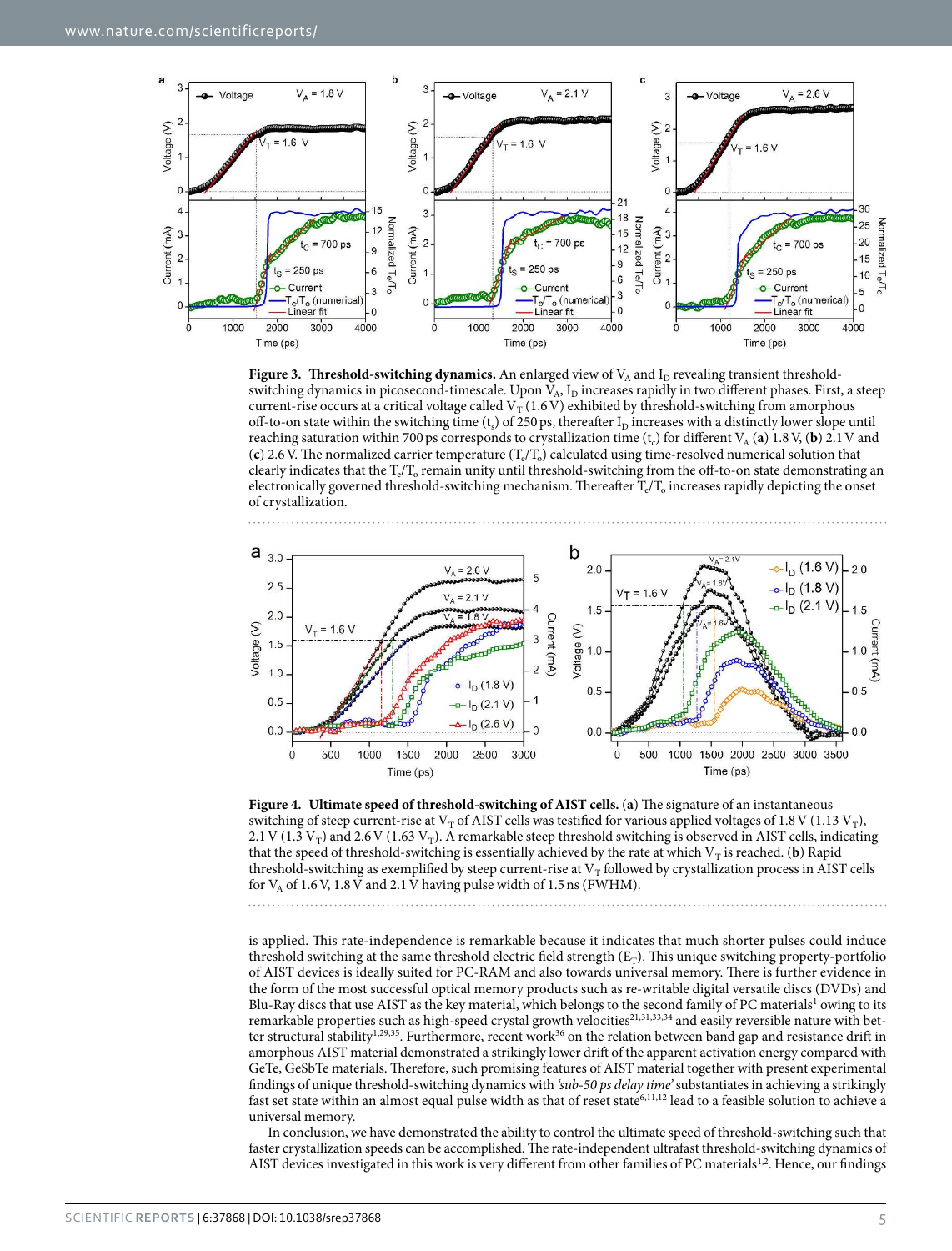of steep threshold-switching of AIST devices enable us to achieve not only the ultimate 'universal memory' for computing, but also pave the way to search novel materials suitable for gigahertz electronics.

#### **Methods**

**Device Fabrication.** The devices were fabricated on pre-cleaned (15 minutes of ultrasonic agitation each in acetone, isopropanol and dried with pressurized nitrogen) SiO<sub>2</sub> substrates of size 20 mm  $\times$  20 mm by using mechanical masks as reported<sup>[19](#page-6-1)</sup>. The cell structure consists of a phase-change material layer (80 nm of  $\text{Ag}_{5}\text{In}_{5}\text{Sb}_{60}\text{Te}_{30}$ , AIST), which is sandwiched between the top and bottom electrodes (55 nm of Ti). All these layers were radio frequency (RF) sputter deposited using sputter targets (99.99% purity) purchased from ACI Alloys, USA. First, a bottom electrode of Ti (55 nm) was deposited using 60 W RF power at 10 sccm Ar flow and 10 rpm substrate rotation with a sputtering rate of 0.0153 nm s<sup>−</sup><sup>1</sup> . Subsequently, an active layer of AIST (80 nm) was deposited using 20 W RF power at 10 sccm Ar flow and 10 rpm substrate rotation with a deposition rate of 0.026 nm s<sup>−</sup><sup>1</sup> . Finally, the top electrode of Ti (55 nm) was deposited with the same parameters as used for the bot-tom electrode. Mechanical masks were used to deposit various materials on the substrate in specific patterns<sup>[19](#page-6-1)</sup>. The amorphous nature of as-deposited thin AIST films was confirmed using X-ray diffraction. The thicknesses of all films were measured using X-ray reflectometry and found to have variations within  $\pm$ 0.3 nm.

**Threshold-switching measurements and electrical characterization.** A custom-designed advanced programmable electrical tester (PET) with exceptional measurement capabilities at gigahertz (GHz) frequencies was employed for time-resolved electrical measurements at picosecond-timescale. PET comprises an arbitrary waveform generator (AWG, Agilent), a digital storage oscilloscope (DSO, Teledyne Lecroy), and a custom-made probe-station with GHz contact-boards having impedence matching circuits (IMC) and Amplifier circuits. The contact-boards consists of GHz compatible IMC using passive components that are compatible with frequencies up to 50 GHz having very small internal reactance (LC down to 1 × 10−24). The contact-boards provide two outputs simultaneously. One corresponds to the direct output line which reveals the ultrafast switching response of device from off-to-on state and the second output line diplays sub-threshold currents. All the measurements were made with a sampling rate of 20 GS/s having data resolution of 50 ps. In addition to this, it is important to note that capturing of ultrafast off-on transitions is primarily limited by the response time of the setup (i.e. rise time of contact boards found to be  $250 \pm 50$  ps, see Supplementary Information, Fig. S2). Therefore, this setup is capable to identify switching transitions of devices from 250 ps onwards.

Temperature dependent thin film resistivity measurements on as-deposited thin AIST films were performed using the Van der Pauw technique. The samples were heated at the rate of 5 K min<sup>-1</sup> in Ar atmosphere. The electrical resistivity decreases upon increasing the temperature and is found to exhibit a sharp reduction at 175 °C corresponding to the crystallization temperature (see Supplementary Information, Fig. S3).

**Theoretical analysis of threshold-switching using analytical and numerical solutions.** An ana-lytical solution of sub-threshold conduction was performed based on literature<sup>[23](#page-6-5)</sup>. The subthreshold I-V curve shows a linear behaviour until a small applied voltage of 0.5 V, above which an exponential behaviour is observed. The obtained experimental data was found to be in-agreement with analytical solutions[23](#page-6-5). The numerical solution for threshold-switching<sup>[25](#page-6-7)</sup> was used to match the experimental data and parameters at the threshold event such as threshold voltage and threshold current were found to be in-agreement with analytical and numerical solutions (see Supplementary Information, Table S4).

#### **References**

- <span id="page-5-0"></span>1. Wuttig, M. & Yamada, N. Phase-change materials for rewriteable data storage. Nat. Mater. **6,** 824–832 (2007).
- <span id="page-5-1"></span>2. Kolobov, A. V., Krbal, M., Fons, P., Tominaga, J. & Uruga, T. Distortion-triggered loss of long-range order in solids with bonding energy hierarchy. Nat. Chem. **3,** 311–316 (2011).
- <span id="page-5-2"></span>3. Lai, S. & Lowrey, T. OUM - A 180 nm Nonvolatile Memory Cell Element Technology For Stand Alone and Embedded Applications. Tech. Dig. Int. Electron Devices Meet. 36.5.1–36.5.4 (2001).
- 4. Lankhorst, M. H. R., Ketelaars, B. W. S. M. M. & Wolters, R. A. M. Low-cost and nanoscale non-volatile memory concept for future silicon chips. Nat. Mater. **4,** 347–352 (2005).
- <span id="page-5-10"></span>5. Bruns, G. et al. Nanosecond switching in GeTe phase change memory cells. Appl. Phys. Lett. **95,** 043108 (2009).
- <span id="page-5-4"></span><span id="page-5-3"></span>6. Loke, D. et al. Breaking the Speed Limits of Phase-Change Memory. Science **336,** 1566–1569 (2012).
- 7. Xiong, F., Liao, A. D., Estrada, D. & Pop, E. Low-Power Switching of Phase-Change Materials with Carbon Nanotube Electrodes. Science **332,** 568–570 (2011).
- <span id="page-5-6"></span><span id="page-5-5"></span>8. Wuttig, M. Phase-change materials: Towards a universal memory? Nat. Mater. **4,** 265–266 (2005).
- 9. Cassinerio, M., Ciocchini, N. & Ielmini, D. Logic Computation in Phase Change Materials by Threshold and Memory Switching. Adv. Mater. **25,** 5975–5980 (2013).
- <span id="page-5-8"></span><span id="page-5-7"></span>10. Loke, D. et al. Ultrafast phase-change logic device driven by melting processes. Proc. Natl. Acad. Sci. USA **111,** 13272–13277 (2014).
- 11. Wang, W. J. et al. Fast phase transitions induced by picosecond electrical pulses on phase change memory cells. Appl. Phys. Lett. **93,** 043121 (2008).
- <span id="page-5-9"></span>12. Wang, W. et al. Enabling universal memory by overcoming the contradictory speed and stability nature of phase change material. Sci. Rep. **2,** 360 (2012).
- <span id="page-5-11"></span>13. Ovshinsky, S. R. Reversible electrical switching phenomena in disordered structures. Phys. Rev. Lett. **21,** 1450–1453 (1968).
- <span id="page-5-12"></span>14. Adler, D., Shur, M. S., Silver, M. & Ovshinsky, S. R. Threshold-switching in chalcogenide glass thin films. J. Appl. Phys. **51,** 3289–3309 (1980).
- <span id="page-5-13"></span>15. Simpson, R. E. et al. Interfacial phase-change memory. Nat. Nanotech. **6,** 501–505 (2011).
- <span id="page-5-14"></span>16. Lee, T. H. & Elliott, S. R. Ab initio computer simulation of the early stages of crystallization: Application to  $Ge_2Sb_2Te_5$  phase-change materials. Phys. Rev. Lett. **107,** 145702 (2011).
- <span id="page-5-15"></span>17. Ovshinsky, S. R. et al. Homogeneous compositions of microcrystalline semiconductor material, semiconductor devices and directly overwritable memory elements fabricated there from, and arrays fabricated from the memory elements. US Patent **5**, 596, 522 (1997).